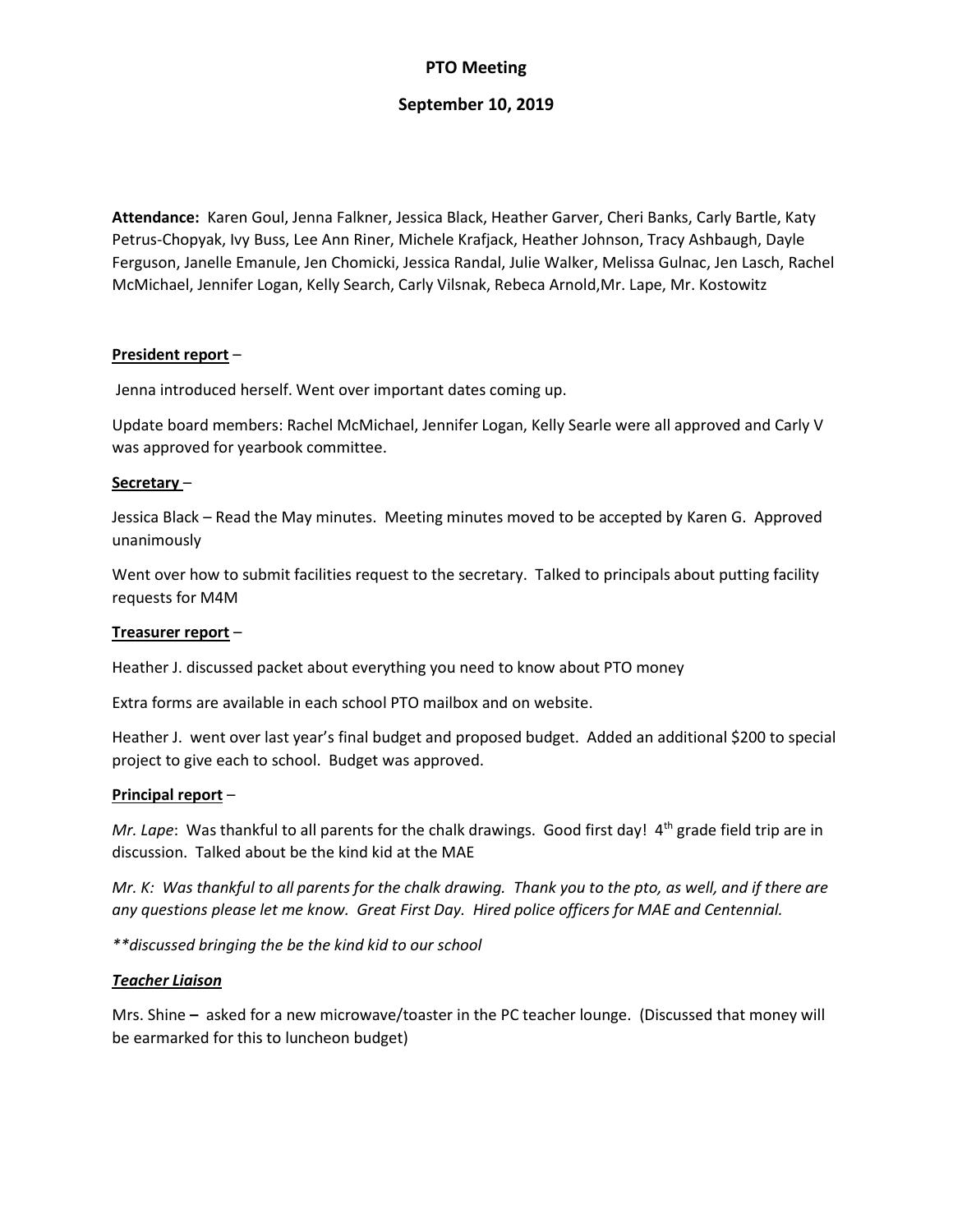## **PTO Meeting**

## **September 10, 2019**

Raised concern about enough supplies/color ink throughout the year. Principals assured that they will take care of these requests. And asked teachers to talk with their principals if they are in need of certain supplies.

Nurse Gerber asked that the PTO let her know of any snacks, such as popsicles, are being offered at event a week before of the event/activities.

### **Contact Parents:**

Parents should have received the contact parent papers. Some teachers did not send out. Will ask Mrs. Shine to send out an email to PC and MAE teachers about getting out these papers. By Sept 23<sup>rd</sup> you will be notified. Contact parent meeting will be Sept. 26th at Centennial.

### **M4M:**

Envelopes should have been distributed 1<sup>st</sup> day of school. Some classes did not send home envelopes. Will need to send out an email to remind teachers to send home before Friday. Sign up for counting days went out. Rhodes orthodontics interested in donating. Jess R. got a signed Crosby jersey that we have added as a raffle for each \$50 donation to M4M.

### **Box tops:**

Download the app!! Will send out email and Facebook announcement about collection going from Sept. 23rd-Oct11th. Talked about alternative incentive once it is just electronic. Money really helps the schools.

### **Spirit Wear Sales:**

Sale is live. Pick up date is Oct.  $23<sup>rd</sup>$  in the MAE cafeteria after school. All online.

### **Yearbook:**

All set for picture days. Confirmed that yearbook can reach out to friends for help. Let the principals/secretaries know who is coming.

### **Field Trips**

Paper going around to let Tracy know what your child's teachers are and grade so she can let the teachers know for field trip chaperones.

### **Open Forum** –

Girl Scout project: working with Mr. K on the donation for the playground. Work in progress.

Card for Carly B. and family is here for anyone to sign.

Packet of thank you notes from teachers and students if anyone want to read.